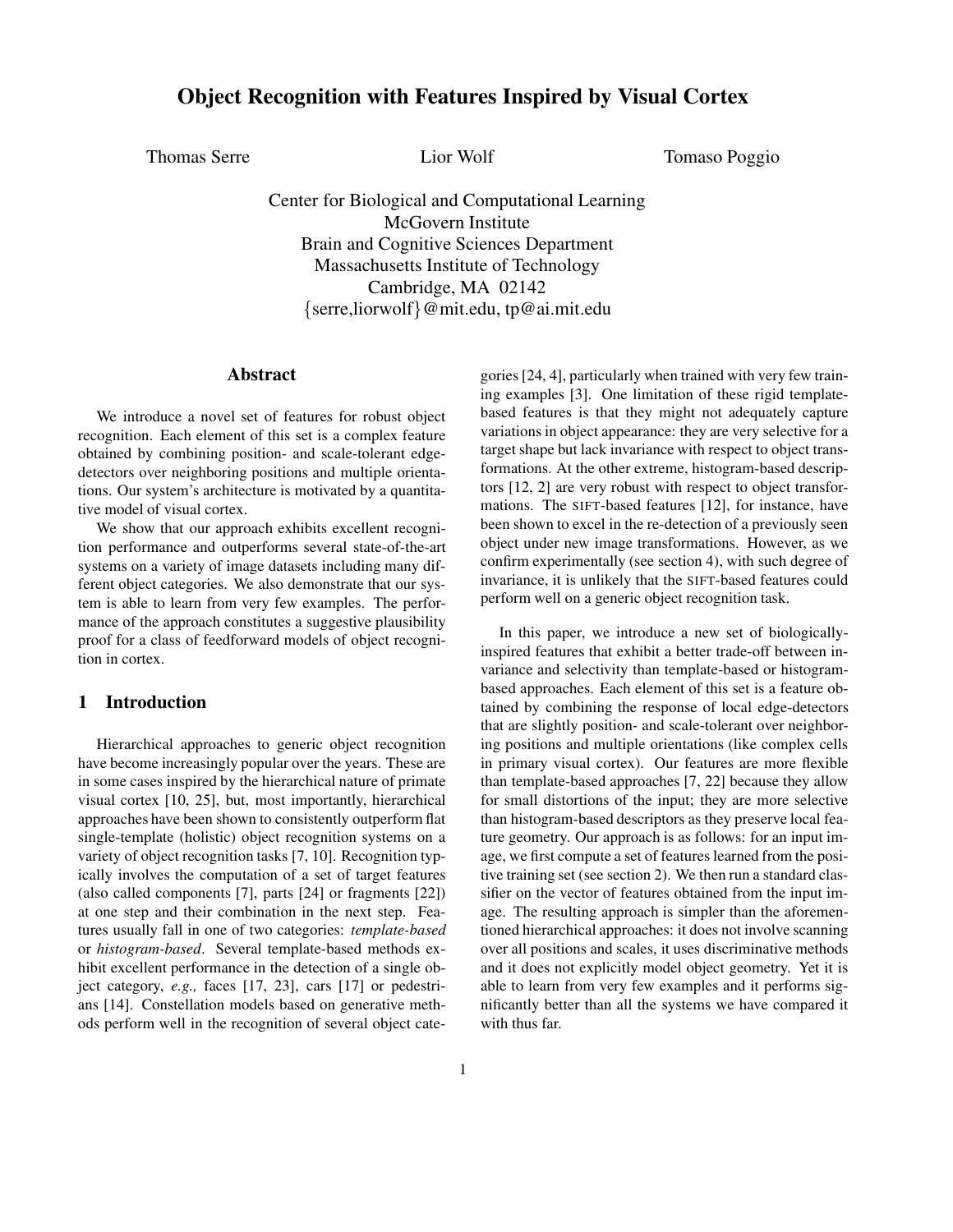| Band $\Sigma$          |                                                                                          |           |           |                |                |             |                |             |  |  |
|------------------------|------------------------------------------------------------------------------------------|-----------|-----------|----------------|----------------|-------------|----------------|-------------|--|--|
| filt. sizes $s$        | 7 & 9                                                                                    | 11 & 213  | 15 & 17   | 19 & 21        | 23 & 25        | 27 & 29     | 31 & 33        | 35 & 37     |  |  |
| $\sigma$               | 2.8 & 3.6                                                                                | 4.5 & 5.4 | 6.3 & 7.3 | $8.2 \& 9.2$   | $10.2 \& 11.3$ | 12.3 & 13.4 | $14.6 \& 15.8$ | 17.0 & 18.2 |  |  |
|                        | 3.5 & 4.6                                                                                | 5.6 & 6.8 | 7.9 & 9.1 | $10.3 \& 11.5$ | 12.7 & 14.1    | 15.4 & 16.8 | 18.2 & 19.7    | 21.2 & 22.8 |  |  |
| grid size $N^{\Sigma}$ |                                                                                          | 10        | 12        | 14             | 16             | 18          | 20             | 22          |  |  |
| orient. $\theta$       | $0; \frac{\pi}{4}; \frac{\pi}{2}; \frac{3\pi}{4}$                                        |           |           |                |                |             |                |             |  |  |
| patch sizes $n_i$      | $4 \times 4$ ; $8 \times 8$ ; $12 \times 12$ ; $16 \times 16$ ( $\times 4$ orientations) |           |           |                |                |             |                |             |  |  |

Table 1. Summary of parameters used in our implementation (see Fig. 1 and accompanying text).

**Biological visual systems as guides.** Because humans and primates outperform the best machine vision systems by almost any measure, building a system that emulates object recognition in cortex has always been an attractive idea. However, for the most part, the use of visual neuroscience in computer vision has been limited to a justification of Gabor filters. No real attention has been given to biologically plausible features of higher complexity. While mainstream computer vision has always been inspired and challenged by human vision, it seems to never have advanced past the first stage of processing in the simple cells of primary visual cortex V1. Models of biological vision [5, 13, 16, 1] have not been extended to deal with real-world object recognition tasks (*e.g.,* large scale natural image databases) while computer vision systems that are closer to biology like LeNet [10] are still lacking agreement with physiology (*e.g.,* mapping from network layers to cortical visual areas). This work is an attempt to bridge the gap between computer vision and neuroscience.

Our system follows the standard model of object recognition in primate cortex [16], which summarizes in a quantitative way what most visual neuroscientists agree on: the first few hundreds milliseconds of visual processing in primate cortex follows a mostly feedforward hierarchy. At each stage, the receptive fields of neurons (*i.e.,* the part of the visual field that could potentially elicit a neuron's response) tend to get larger along with the complexity of their optimal stimuli (*i.e.,* the set of stimuli that elicit a neuron's response). In its simplest version, the standard model consists of four layers of computational units where *simple* S units, which combine their inputs with Gaussian-like tuning to increase object selectivity, alternate with *complex* C units, which pool their inputs through a maximum operation, thereby introducing gradual invariance to scale and translation. The model has been able to quantitatively duplicate the generalization properties exhibited by neurons in inferotemporal monkey cortex (the so-called view-tuned units) that remain highly selective for particular objects (a face, a hand, a toilet brush) while being invariant to ranges of scales and positions. The model originally used a very simple static dictionary of features (for the recognition of segmented objects) although it was suggested in [16] that features in intermediate layers should instead be learned from visual experience.

We extend the standard model and show how it can learn a vocabulary of visual features from natural images. We prove that the extended model can robustly handle the recognition of many object categories and compete with state-of-the-art object recognition systems. This work appeared in a very preliminary form in [18]. Our source code as well as an extended version of this paper [20] can be found at http://cbcl.mit.edu/software-datasets.

## **2 The C2 features**

Our approach is summarized in Fig. 1: the first two layers correspond to primate primary visual cortex, V1, *i.e.,* the first visual cortical stage, which contains simple (S1) and complex (C1) cells [8]. The S1 responses are obtained by applying to the input image a battery of Gabor filters, which can be described by the following equation:

$$
G(x,y) = \exp\left(-\frac{(X^2 + \gamma^2 Y^2)}{2\sigma^2}\right) \times \cos\left(\frac{2\pi}{\lambda}X\right),\,
$$

where  $X = x \cos \theta + y \sin \theta$  and  $Y = -x \sin \theta + y \cos \theta$ .

We adjusted the filter parameters, *i.e.*, orientation  $\theta$ , effective width  $\sigma$ , and wavelength  $\lambda$ , so that the tuning profiles of S1 units match those of V1 parafoveal simple cells. This was done by first sampling the space of parameters and then generating a large number of filters. We applied those filters to stimuli commonly used to probe V1 neurons [8] (*i.e.,* gratings, bars and edges). After removing filters that were incompatible with biological cells [8], we were left with a final set of 16 filters at 4 orientations (see Table 1 and [19] for a full description of how those filters were obtained).

The next stage  $- C1 -$  corresponds to complex cells which show some tolerance to shift and size: complex cells tend to have larger receptive fields (twice as large as simple cells), respond to oriented bars or edges anywhere within their receptive field [8] (shift invariance) and are in general more broadly tuned to spatial frequency than simple cells [8] (scale invariance). Modifying the original Hubel & Wiesel proposal for building complex cells from simple cells through pooling [8], Riesenhuber & Poggio proposed a max-like pooling operation for building position- and scaletolerant C1 units. In the meantime, experimental evidence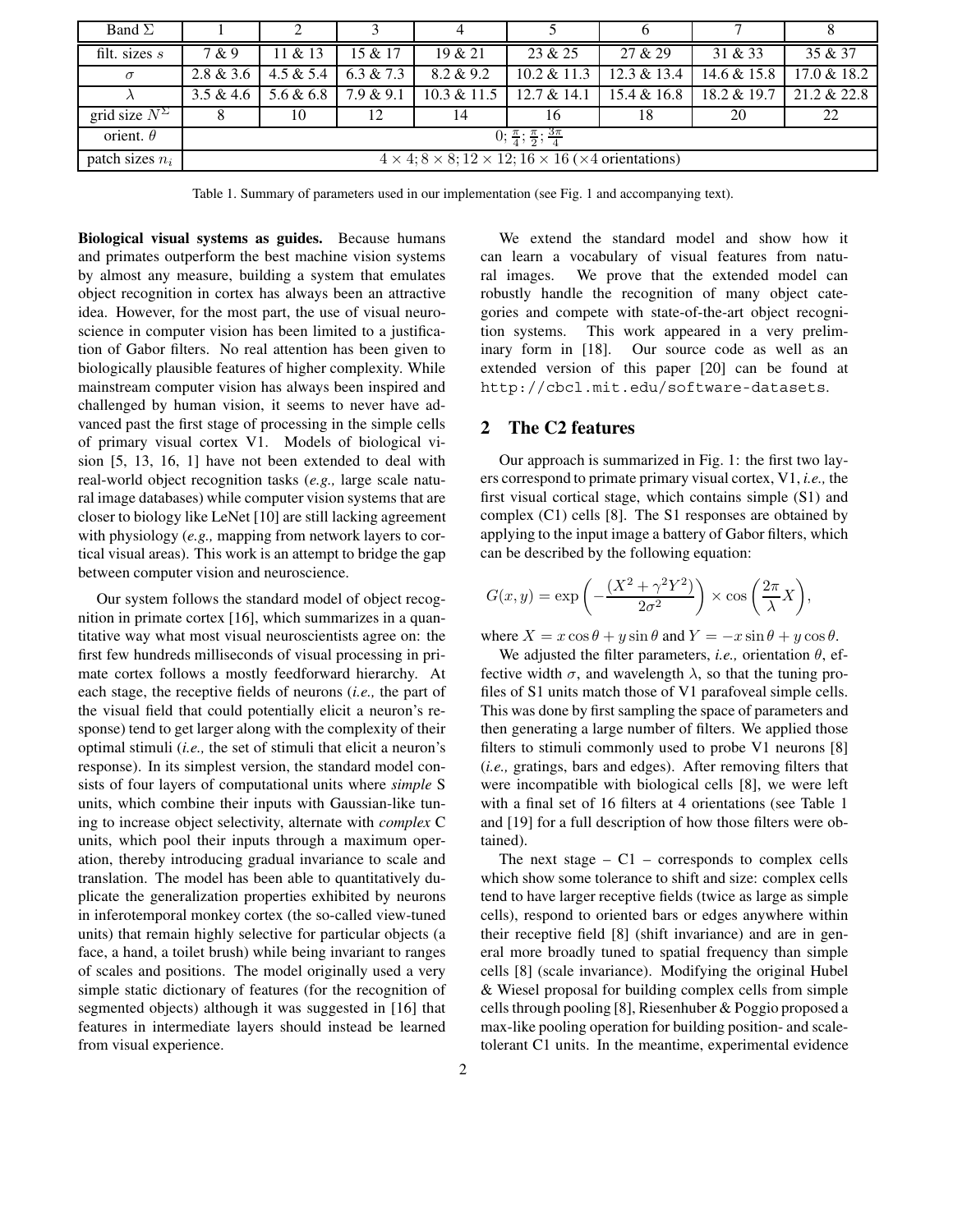#### **Given an input image** I**, perform the following steps:**.

**S1:** Apply a battery of Gabor filters to the input image. The filters come in 4 orientations  $\theta$  and 16 scales s (see Table 1). Obtain  $16 \times 4 = 64$  maps  $(S1)_{\theta}^{s}$  that are arranged in 8 *bands*(*e.g.,* band 1 contains filter outputs of size 7 and 9, in all four orientations, band 2 contains filter outputs of size 11 and 13, *etc*).

**C1:** For each *band*, take the max over scales and positions: each band member is sub-sampled by taking the max over a grid with cells of size  $N^{\Sigma}$  first and the max between the two scale members second, *e.g.,* for band 1, a spatial max is taken over an 8*×*8 grid first and then across the two scales (size 7 and 9). Note that we do not take a max over different orientations, hence, each band  $(C1)^{\Sigma}$ contains 4 maps.

**During training only:** Extract K patches  $P_{i=1,...K}$  of various sizes  $n_i \times n_i$  and all four orientations (thus containing  $n_i \times n_i \times 4$  elements) at random from the  $(C1)^{\Sigma}$  maps from all training images.

**S2:** For each C1 image  $(C1)^{\Sigma}$ , compute:

 $Y = \exp(-\gamma ||X - P_i||^2)$  for all image patches X (at all positions) and each patch  $P$  learned during training for each band independently. Obtain S2 maps  $(S2)^{\Sigma}_{i}$ .

**C2:** Compute the max over all positions and scales for each S2 map type  $(S2)_i$  (*i.e.*, corresponding to a particular patch  $P_i$ ) and obtain shift- and scale-invariant C2 features  $(C2)_i$ , for  $i = 1 \dots K$ .

#### Figure 1. Computation of C2 features.

in favor of the max operation has appeared [6, 9]. Again pooling parameters were set so that C1 units match the tuning properties of complex cells as measured experimentally (see Table 1 and [19] for a full description of how those filters were obtained).

Fig. 2 illustrates how pooling from S1 to C1 is done. S1 units come in 16 scales s arranged in 8 bands  $\Sigma$ . For instance, consider the first band  $\Sigma = 1$ . For each orientation, it contains two S1 maps: one obtained using a filter of size 7, and one obtained using a filter of size 9. Note that both of these S1 maps have the same dimensions. In order to obtain the C1 responses, these maps are sub-sampled using a grid cell of size  $N^{\Sigma} \times N^{\Sigma} = 8 \times 8$ . From each grid cell we obtain one measurement by taking the maximum of all 64 elements. As a last stage we take a max over the two scales, by considering for each cell the maximum value from the two maps. This process is repeated independently for each of the four orientations and each scale band.

*In our new version of the standard model the subsequent S2 stage is where learning occurs.* A large pool of K



Figure 2. Scale- and position-tolerance at the complex cells (C1) level: Each C1 unit receives inputs from S1 units at the same preferred orientation arranged in bands  $\Sigma$ , i.e., S1 units in two different sizes and neighboring positions (grid cell of size  $N^{\Sigma} \times N^{\Sigma}$ ). From each grid cell (left) we obtain one measurement by taking the max over all positions allowing the C1 unit to respond to an horizontal edge anywhere within the grid (tolerance to shift). Similarly, by taking a max over the two sizes (right) the C1 unit becomes tolerant to slight changes in scale.

*patches* of various sizes at random positions are extracted from a target set of images at the C1 level for all orientations, *i.e.*, a patch  $P_i$  of size  $n_i \times n_i$  contains  $n_i \times n_i \times 4$  elements, where the 4 factor corresponds to the four possible S1 and C1 orientations. In our simulations we used patches of size  $n_i = 4, 8, 12$  and 16 but in practice any size can be considered. The training process ends by setting each of those patches as *prototypes* or *centers* of the S2 units which behave as radial basis function (RBF) units during recognition, *i.e.,* each S2 unit response depends in a Gaussianlike way on the Euclidean distance between a new input patch (at a particular location and scale) and the stored prototype. This is consistent with well-known neuron response properties in primate inferotemporal cortex and seems to be the key property for learning to generalize in the visual and motor systems [15]. When a new input is presented, each stored S2 unit is convolved with the new  $(C1)^{\Sigma}$  input image at all scales (this leads to  $K \times 8$   $(S2)^{\Sigma}_{i}$  images, where the  $K$  factor corresponds to the  $K$  patches extracted during learning and the 8 factor, to the 8 scale bands). After taking a final max for each  $(S2)_i$  map across all scales and positions, we get the final set of  $K$  shift- and scale-invariant  $C2$ units. The size of our final C2 feature vector thus depends only on the number of patches extracted during learning and not on the input image size. This C2 feature vector is passed to a classifier for final analysis.<sup>1</sup>

An important question for both neuroscience and computer vision regards the choice of the unlabeled target set from which to learn – in an unsupervised way – this vocabulary of visual features. In this paper, features are learned from the positive training set for each object category (but see [20] for a discussion on how features could be learned from random natural images).

<sup>&</sup>lt;sup>1</sup>It is likely that our (non-biological) final classifier could correspond to the task-specific circuits found in prefrontal cortex (PFC) and C2 units with neurons in inferotemporal (IT) cortex [16]. The S2 units could be located in V4 and/or in posterior inferotemporal (PIT) cortex.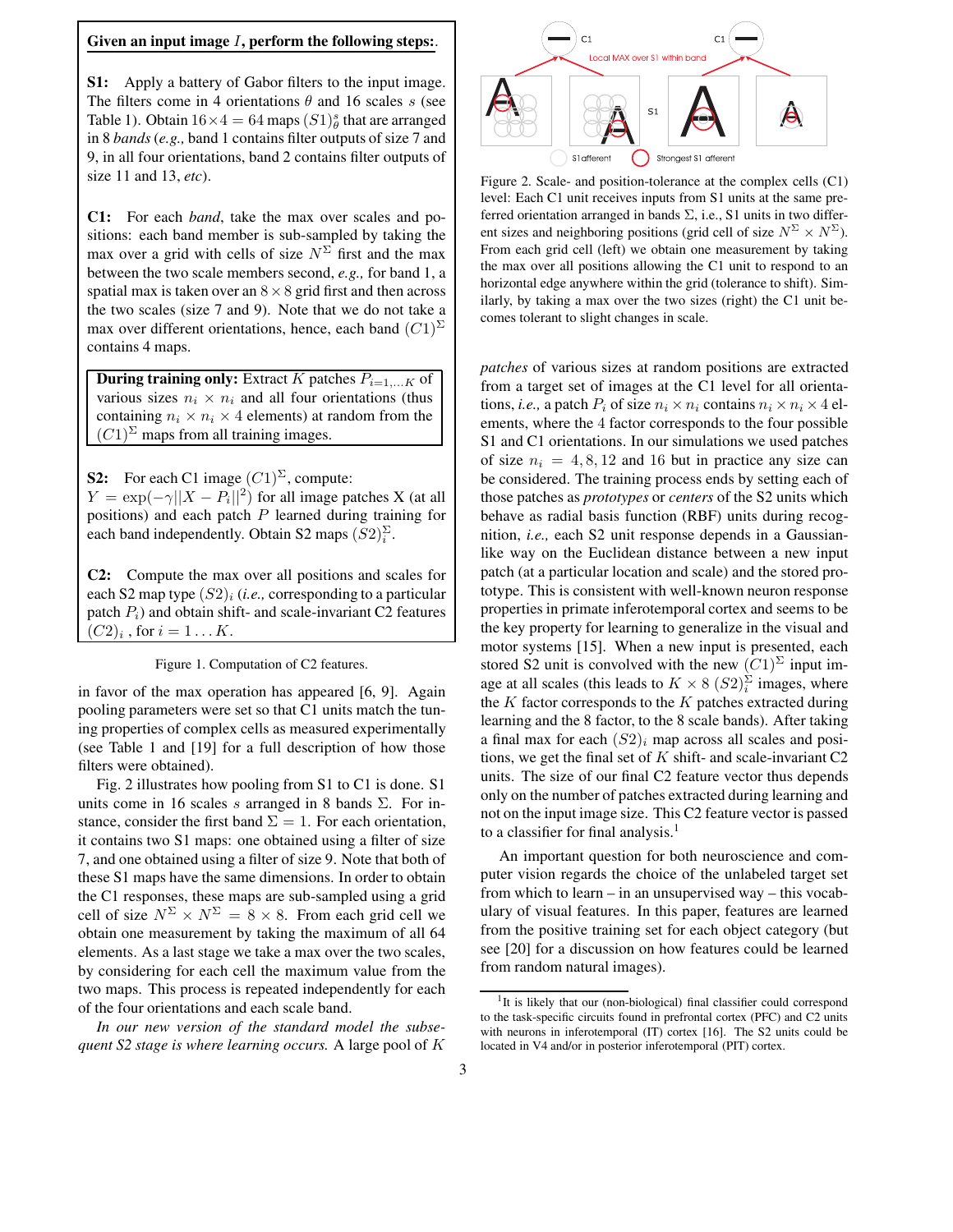

Figure 3. Examples from the MIT face and car datasets.

### **3. Experimental Setup**

We tested our system on various object categorization tasks for comparison with benchmark computer vision systems. All datasets we used are made up of images that either contain or do not contain a single instance of the target object; The system has to decide whether the target object is present or absent.

**MIT-CBCL datasets:** These include a near-frontal (*±*30◦) face dataset for comparison with the componentbased system of Heisele *et al.* [7] and a multi-view car dataset for comparison with [11]. These two datasets are very challenging (see typical examples in Fig. 3). The face patterns used for testing constitute a subset of the CMU PIE database which contains a large variety of faces under extreme illumination conditions (see [7]). The test nonface patterns were selected by a low-resolution LDA classifier as the most similar to faces (the LDA classifier was trained on an independent  $19 \times 19$  low-resolution training set). The full set used in [7] contains 6,900 positive and 13,700 negative 70*×*70 images for training and 427 positive and 5,000 negative images for testing. The car database on the other hand was created by taking street scene pictures in the Boston city area. Numerous vehicles (including SUVs, trucks, buses, *etc*) photographed from different view-points were manually labeled from those images to form a positive set. Random image patterns at various scales that were not labeled as vehicles were extracted and used as the negative set. The car dataset used in [11] contains 4,000 positive and 1,600 negative 120 *×* 120 training examples and 3,400 test examples (half positive, half negative). While we tested our system on the full test sets, we considered a random subset of the positive and negative training sets containing only 500 images each for both the face and the car database.

**The Caltech datasets:** The Caltech datasets contain 101 objects plus a *background* category (used as the negative set) and are available at http://www.vision.caltech.edu. For each object category, the system was trained with  $n = 1, 3, 6, 15, 30$ or 40 positive examples from the target object class (as in [3]) and 50 negative examples from the background class. From the remaining images, we extracted 50 images

| <b>Datasets</b>   | Bench. | C <sub>2</sub> features |       |            |
|-------------------|--------|-------------------------|-------|------------|
|                   |        |                         | boost | <b>SVM</b> |
| Leaves (Calt.)    | $[24]$ | 84.0                    | 97.0  | 95.9       |
| Cars (Calt.)      | [4]    | 84.8                    | 99.7  | 99.8       |
| Faces (Calt.)     | [4]    | 96.4                    | 98.2  | 98.1       |
| Airplanes (Calt.) | [4]    | 94.0                    | 96.7  | 94.9       |
| Moto. (Calt.)     | [4]    | 95.0                    | 98.0  | 97.4       |
| Faces (MIT)       | [7]    | 90.4                    | 95.9  | 95.3       |
| Cars (MIT)        | 11     | 75.4                    | 95.1  | 93.3       |

Table 2. C2 features vs. other recognition systems (Bench.).

from the positive and 50 images from the negative set to test the system's performance. As in [3], the system's performance was averaged over 10 random splits for each object category. All images were normalized to 140 pixels in height (width was rescaled accordingly so that the image aspect ratio was preserved) and converted to gray values before processing. These datasets contain the target object embedded in a large amount of clutter and the challenge is to learn from unsegmented images and discover the target object class automatically. For a close comparison with the system by Fergus *et al.* we also tested our approach on a subset of the 101-object dataset using the exact same split as in [4] (the results are reported in Table 2) and an additional leaf database as in [24] for a total of five datasets that we refer to as the *Caltech* datasets in the following.

#### **4 Results**

Table 2 contains a summary of the performnace of the C2 features when used as input to a linear SVM and to gentle Ada Boost (denoted *boost*) on various datasets. For both our system and the benchmarks, we report the error rate at the equilibrium point, *i.e.,* the error rate at which the false positive rate equals the miss rate. Results obtained with the C2 features are consistently higher than those previously reported on the Caltech datasets. Our system seems to outperform the component-based system presented in [7] (also using SVM) on the MIT-CBCL face database as well as a fragment-based system implemented by [11] that uses template-based features with gentle Ada Boost (similar to [21]).

Fig. 4 summarizes the system performance on the 101 object database. On the left we show the results obtained using our system with gentle Ada Boost (we found qualitatively similar results with a linear SVM) over all 101 categories for 1, 3, 6, 15, 30 and 40 positive training examples (each result is an average of 10 different random splits). Each plot is a single histogram of all 101 scores, obtained using a fixed number of training examples (*e.g.,* with 40 examples the system gets 95% correct for 42% of the object categories). On the right we focus on some of the same object categories as the ones used by Fei-Fei *et al.* for illustration in [3]: the C2 features achieve error rates very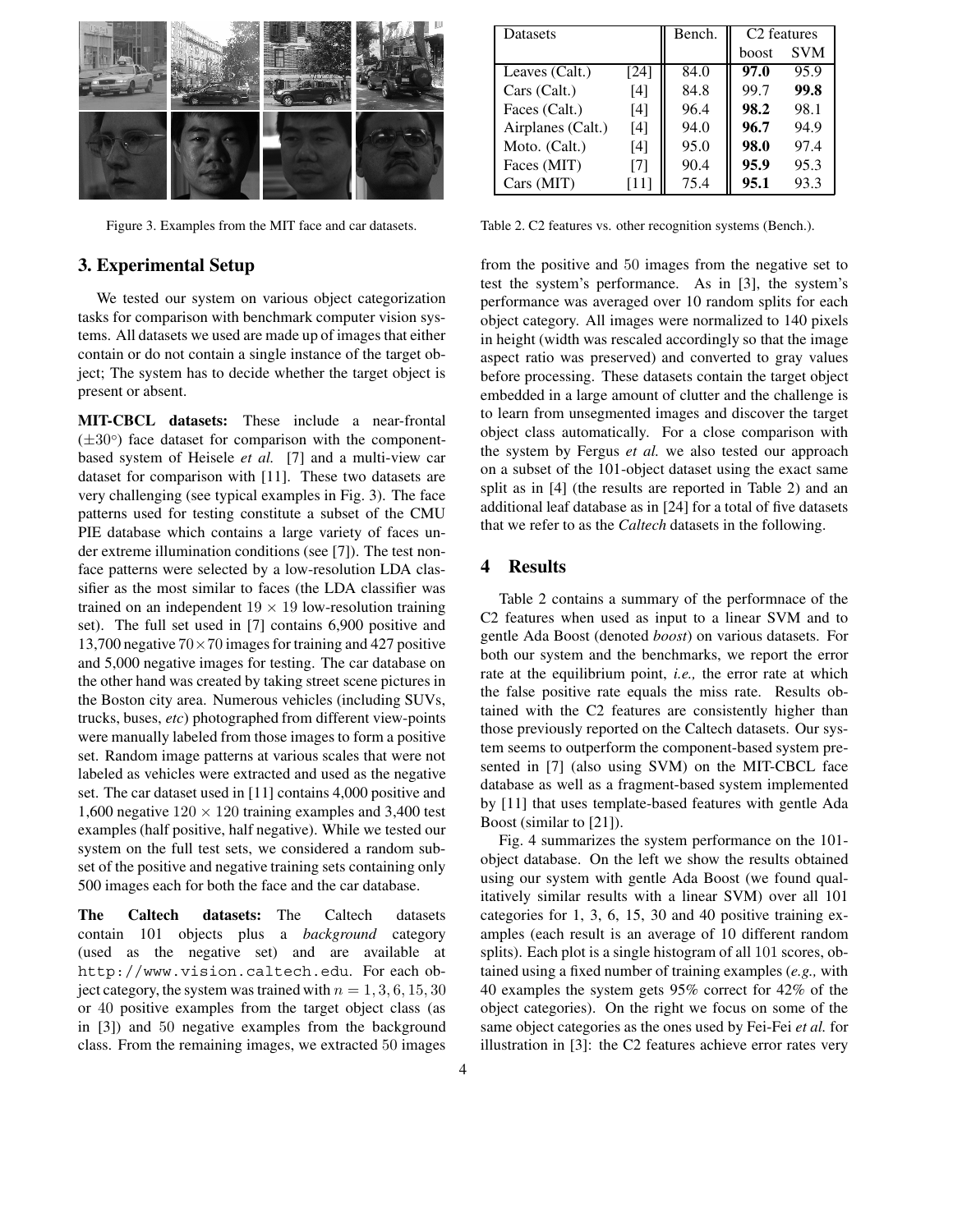

Figure 4. C2 features performance on the 101-object database for different numbers of positive training examples: (left) histogram across the 101 categories and (right) performance on sample categories, see accompanying text.



Figure 5. Superiority of the C2 vs. SIFT-based features on the Caltech datasets for different number of features (left) and on the 101-object database for different number of training examples(right).

similar to the ones reported in [3] with very few training examples.

We also compared our C2 features to SIFT-based features [12]. We selected 1000 random reference key-points from the training set. Given a new image, we measured the minimum distance between all its key-points and the 1000 reference key-points, thus obtaining a feature vector of size 1000 (for this comparison we did not use the position information recovered by the algorithm). While Lowe recommends using the ratio of the distances between the nearest and the second closest key-point as a similarity measure, we found that the minimum distance leads to better performance than the ratio on these datasets. A comparison between the C2 features and the SIFT-based features (both passed to a Gentle Ada boost classifier) is shown in Fig. 5 (left) for the Caltech datasets. The gain in performance obtained by using the C2 features relative to the SIFT-based features is obvious. This is true with gentle Ada Boost – used for classification on Fig. 5 (left) – but we also found

very similar results with SVM. Also, as one can see in Fig. 5 (right), the performance of the C2 features (error at equilibrium point) for each category from the 101-object database is well above that of the SIFT-based features for any number of training examples.

Finally, we conducted initial experiments on the multiple classes case. For this task we used the 101-object dataset. We split each category into a training set of size 15 or 30 and a test set containing the rest of the images. We used a simple multiple-class linear SVM as classifier. The SVM applied the all-pairs method for multiple label classification, and was trained on 102 labels (101 categories plus the background category, *i.e.,* 102 AFC). The number of C2 features used in these experiments was 4075. We obtained above 35% correct classification rate when using 15 training examples per class averaged over 10 repetitions, and 42% correct classification rate when using 30 training examples (chance below 1%).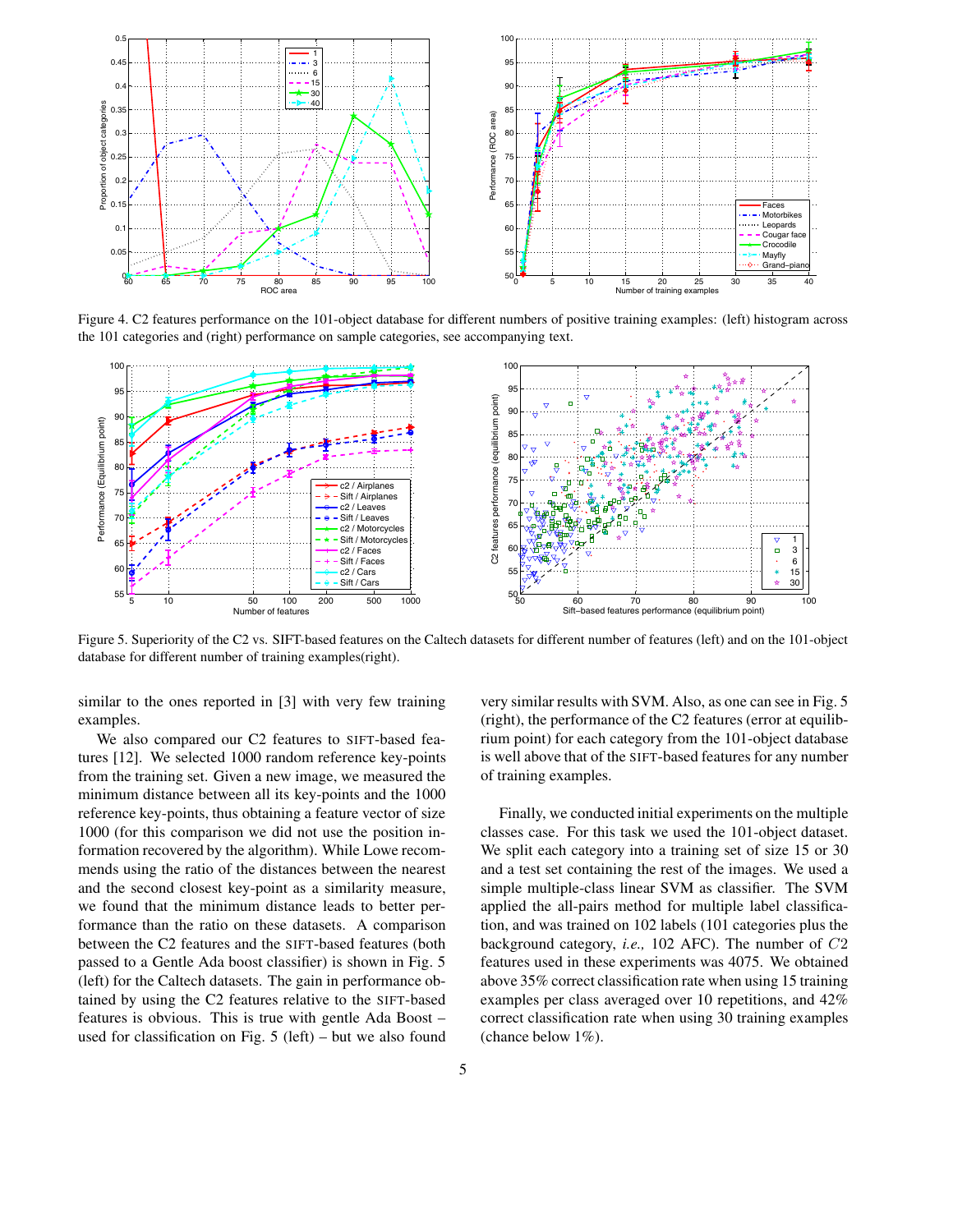

Figure 6. (left) Sample features learned from different object categories (i.e., first 5 features returned by gentle Ada Boost for each category). Shown are S2 features (centers of RBF units): each oriented ellipse characterizes a C1 (afferent) subunit at matching orientation, while color encodes for response strength. (right) Multiclass classification on 101 object database with a linear SVM.

# **5 Discussion**

This paper describes a new biologically-motivated framework for robust object recognition: Our system first computes a set of scale- and translation-invariant C2 features from a training set of images and then runs a standard discriminative classifier on the vector of features obtained from the input image. Our approach exhibits excellent performance on a variety of image datasets and compete with some of the best existing systems.

This system belongs to a family of feedforward models of object recognition in cortex that have been shown to be able to duplicate the tuning properties of neurons in several visual cortical areas. In particular, Riesenhuber & Poggio showed that such a class of models accounts quantitatively for the tuning properties of view-tuned units in inferotemporal cortex (tested with idealized object stimuli on uniform backgrounds), which respond to images of the learned object more strongly than to distractor objects, despite significant changes in position and size [16]. The performance of this architecture on a variety of real-world object recognition tasks (presence of clutter and changes in appearance, illumination, *etc*) provides another compelling plausibility proof for this class of models.

While a long-time goal for computer vision has been to build a system that achieves human-level recognition performance, state-of-the-art algorithms have been diverging from biology: for instance, some of the best existing systems use geometrical information about the constitutive parts of objects (constellation approaches rely on both appearance-based and shape-based models and componentbased system use the relative position of the detected components along with their associated detection values). Biology is however unlikely to be able to use geometrical information – at least in the cortical stream dedicated to shape processing and object recognition. The system described in this paper is respects the properties of cortical processing (including the absence of geometrical information) while showing performance at least comparable to the best computer vision systems.

The fact that this biologically-motivated model outperforms more complex computer vision systems might at first appear puzzling. The architecture performs only two major kinds of computations (template matching and max pooling) while some of the other systems we have discussed involve complex computations like the estimation of probability distributions [24, 4, 3] or the selection of facialcomponents for use by an SVM [7]. Perhaps part of the model's strength comes from its built-in gradual shift- and scale-tolerance that closely mimics visual cortical processing, which has been finely tuned by evolution over thousands of years. It is also very likely that such hierarchical architectures ease the recognition problem by decomposing the task into several simpler ones at each layer. Finally it is worth pointing out that the set of C2 features that is passed to the final classifier is very redundant, probably more redundant than for other approaches. While we showed that a relatively small number of features (about 50) is sufficient to achieve good error rates, performance can be increased significantly by adding many more features. Interestingly, the number of features needed to reach the ceiling (about 5,000 features) is much larger than the number used by current systems (on the order of 10-100 for [22, 7, 21] and 4-8 for constellation approaches [24, 4, 3]).